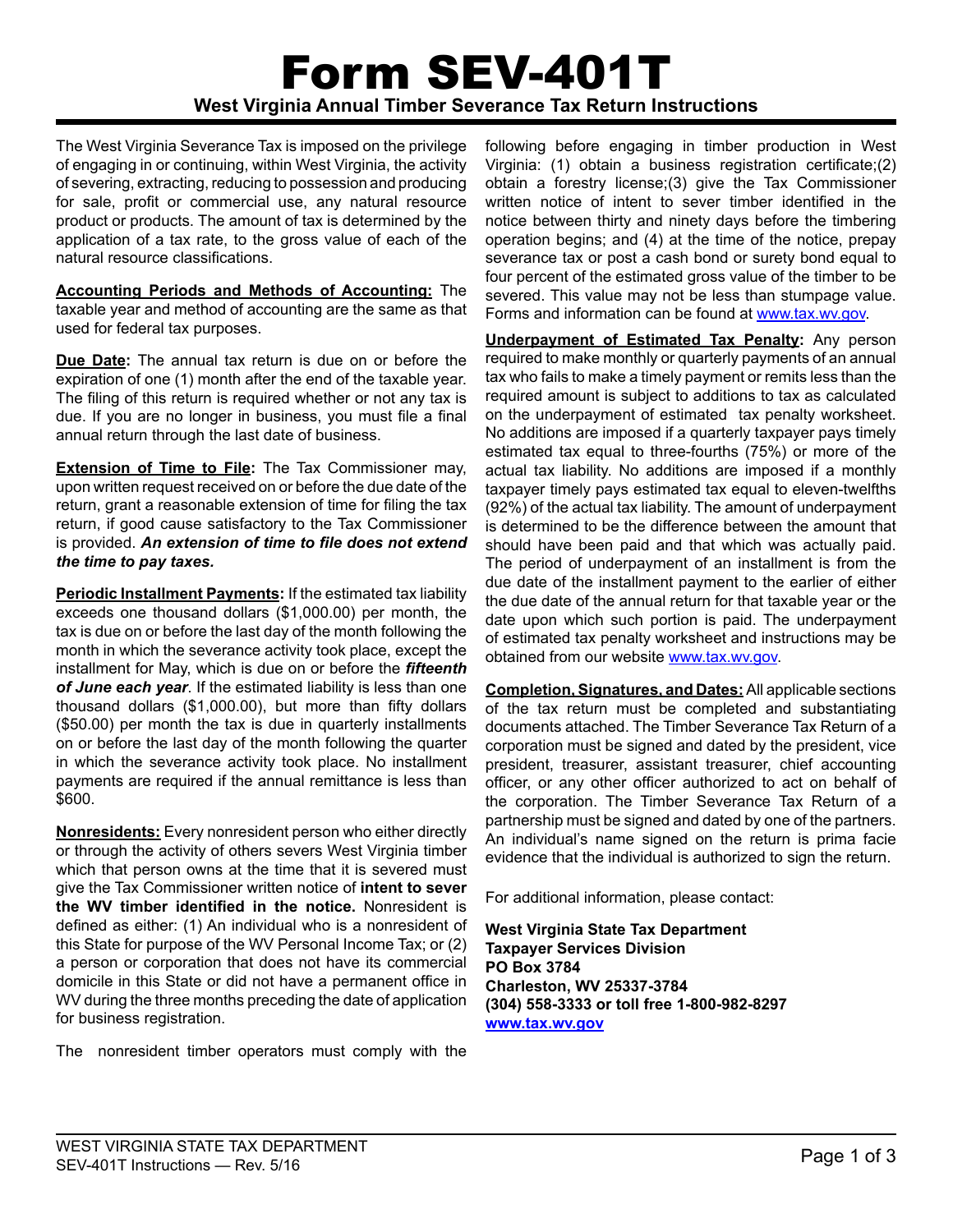## **Who Pays the Severance Tax on Timber?**

A person who has title to or an "economic interest" in the timber is responsible for paying the severance tax on timber. Even when the timber is cut or processed by someone other than the person who has title to the timber, such as by a contract cutter, the person who has an "economic interest" is responsible for paying the tax. The person who has the right to depletion, pays royalties to the landowner and has control over the sale of the timber is typically considered to have "economic interest" in the timber and is the person who is responsible for the severance tax. A person who is merely providing cutting services for another is not responsible for the severance tax.

#### **How is the Tax Calculated?**

Severance tax on timber is imposed on the "gross value" of the timber at the point the tree is cut and delimbed. Effective July 1, 2016, the tax rate is calculated by multiplying by the "gross value" by the tax rate of 1.50%. **"Gross value"** in the case of timber, means the gross proceeds of the sale **if it is sold at the point it is cut and delimbed**. In many instances there is not a sale of the timber at the point of cutting and delimbing. In these instances, the "gross value" can be determined in one of three ways:

- 1. Use of a value that corresponds closely as possible to the gross proceeds from the sale of similar products of like quality and character.
- 2. In the absence of such sales, the "gross value" may be determined using a cost basis. The value of the timber would be the sum of all costs attributable to the production of timber, including direct and indirect overhead costs and a reasonable mark-up on the timber.
- 3. Use of the percentage method. To apply the percentage method in determining the "gross value" subject to tax, the timber producer must find the activity that is similar to their situation, and apply the appropriate percentages to their gross proceeds of the sales.

| <b>ACTIVITY</b>                                                         | <b>PERCENTAGES</b> |
|-------------------------------------------------------------------------|--------------------|
| A person who sells timber at the<br>point where it is cut and delimbed. | 100%               |
| A person who cuts timber and takes<br>to collection point in woods.     | 75%                |
| A person who cuts timber and<br>delivers to sawmill for sale.           | 50%                |
| A person who cuts timber and pro-<br>cesses into other products.        | 25%                |

# **Credits Available**

**NOTE: Appropriate credit forms and documentation must be attached for processing of return. Forms may be obtained from our website at www.tax.wv.gov.**

**Annual Credit**: Every taxpayer is allowed an annual credit of five hundred dollars (\$500.00) against the tax due. The annual credit is applied at the rate of forty-one dollars and sixty seven cents (\$41.67) per month for each month engaged in the business activity within the reporting period. Only one credit may be claimed by each business entity, and cannot exceed \$500.

#### **Manufacturing Investment Tax Credit**

**All taxpayers wishing to qualify for the Manufacturing Investment Tax Credit must file an application for such credit (form WV/MITC-A) on or before the due date of the Personal Income Tax return or Corporation Net Income Tax return filed for the tax year the investment was placed in service or use.**

Manufacturers that make qualified investments for industrial expansion or industrial revitalization in WV may be eligible for the Manufacturing Investment Tax Credit. The term "manufacturing" means any business activity classified as having a sector identifier, consisting of the first two digits of the six-digit North American Industry Classification System code number, of thirty-one, thirty-two or thirty-three. Eligible investments include real property and improvements thereto and tangible personal property constructed or purchased for use as a part of a new or expanded or revitalized business facility of a qualified industrial taxpayer.

Eligible investments may also include replaced or refurbished buildings, equipment, machinery and other tangible personal property used in the operation of a qualified facility located in West Virginia. Eligible investment may also include real or tangible personal property acquired by written lease for a primary term of ten years or longer, if used as a component part of a new, expanded or revitalized industrial facility. The credit is equal to 5% of the taxpayer's qualified investment pro-rated over a ten-year period at a rate of 10% per year.

Manufacturing Investment Tax Credit may be used to offset up to 50% of the taxpayer's annual liability for, Severance Tax and Corporation Net Income Tax for a period of 10 years. Any portion of a particular year's annual credit that remains after application against these taxes for the taxable year is forfeited.

#### **Annual Timber Severance Tax Return**

#### **To complete the return:**

#### **PLEASE NOTE: THESE INSTRUCTIONS ARE TO ASSIST YOU IN THE PREPARATION OF THE TAX RETURN. THEY ARE NOT A SUBSTITUTE FOR TAX LAW AND REGULATIONS.**

# **Schedule A**

Enter the amounts of timber harvested for the entire taxable year.

Line 1 Enter the total amount of sawed timber in board feet and the total gross proceeds of sale in dollars for the entire taxable year.